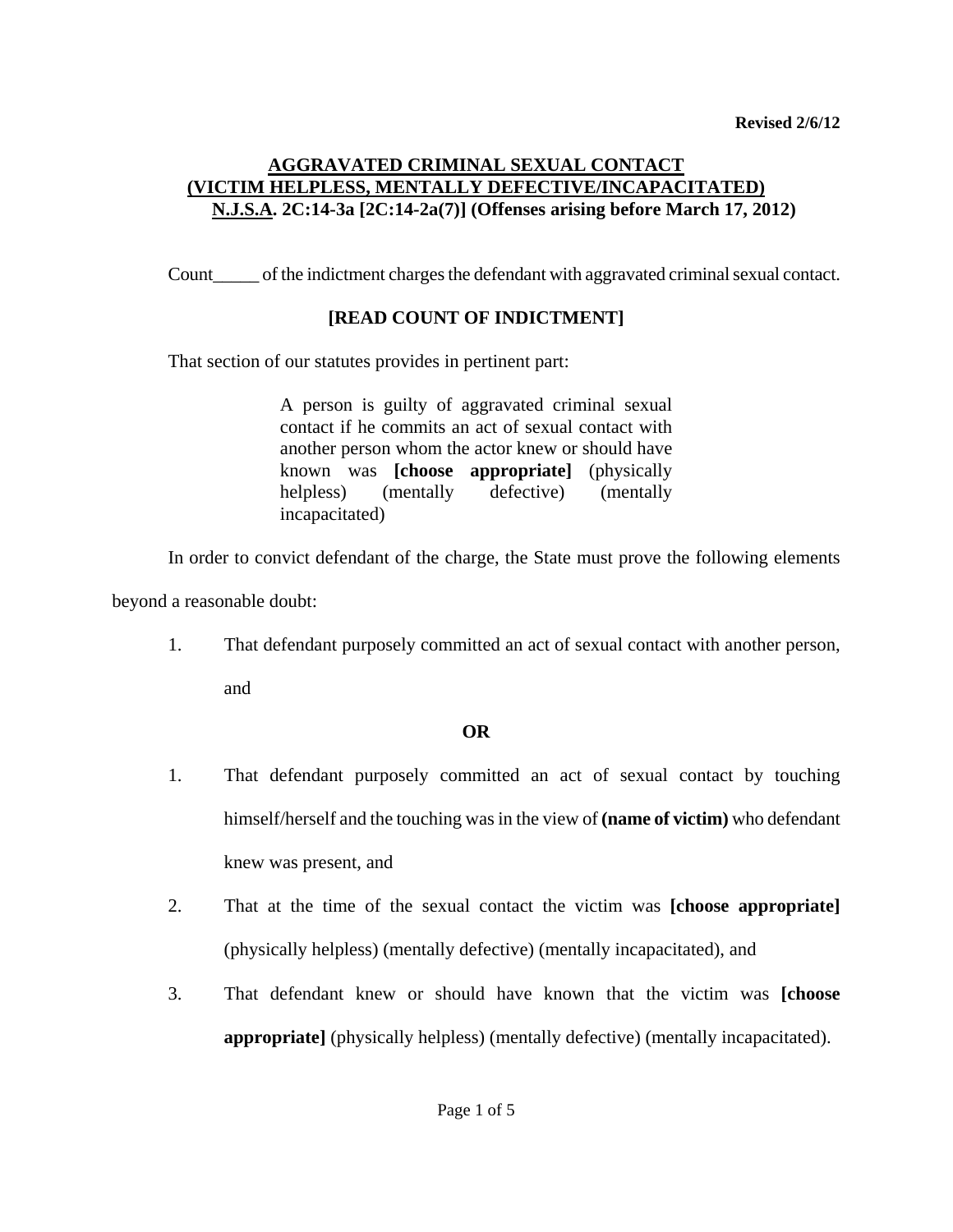The first element that the State must prove beyond a reasonable doubt is that defendant committed an act of sexual contact upon **(name of victim)**. Sexual contact means an intentional touching by **(name of victim)** or by the defendant, either directly or through clothing, of **(name of victim's)** or defendant's intimate parts for the purpose of degrading or humiliating **(name of victim)** or sexually arousing or gratifying defendant.

Intimate parts means **[CHOOSE APPROPRIATE]** sexual organs, genital area, anal area, inner thigh, groin, buttock or breast of a person.

To find that defendant committed an act of criminal sexual contact, you must find beyond a reasonable doubt both that the touching was intentional and that it was done with the purpose of degrading or humiliating **(name of victim)** or sexually arousing or gratifying the defendant.

Intentional means purposeful. A person acts purposely with respect to the nature of his/her conduct or a result thereof if it is his/her conscious object to engage in conduct of that nature or to cause such a result. A person acts purposely with respect to the attendant circumstances if he/she is aware of the existence of such circumstances or believes or hopes that they exist.

## **[WHEN DEFENDANT IS CHARGED WITH TOUCHING HIMSLEF/HERSELF,**

**ADD THE FOLLOWING:** The State must prove beyond a reasonable doubt that the touching was in view of the victim whom the defendant knew to be present.<sup>[1](#page-0-0)</sup> The State is not required to prove that **(name of victim)** actually observed or witnessed the alleged sexual contact. Rather, the State must prove that the alleged sexual contact occurred in the view of **(name of victim)**. "Field of

<span id="page-1-0"></span> $\mathbf{1}$ 

State v. Zeidell, 154 N.J. 417 (1998).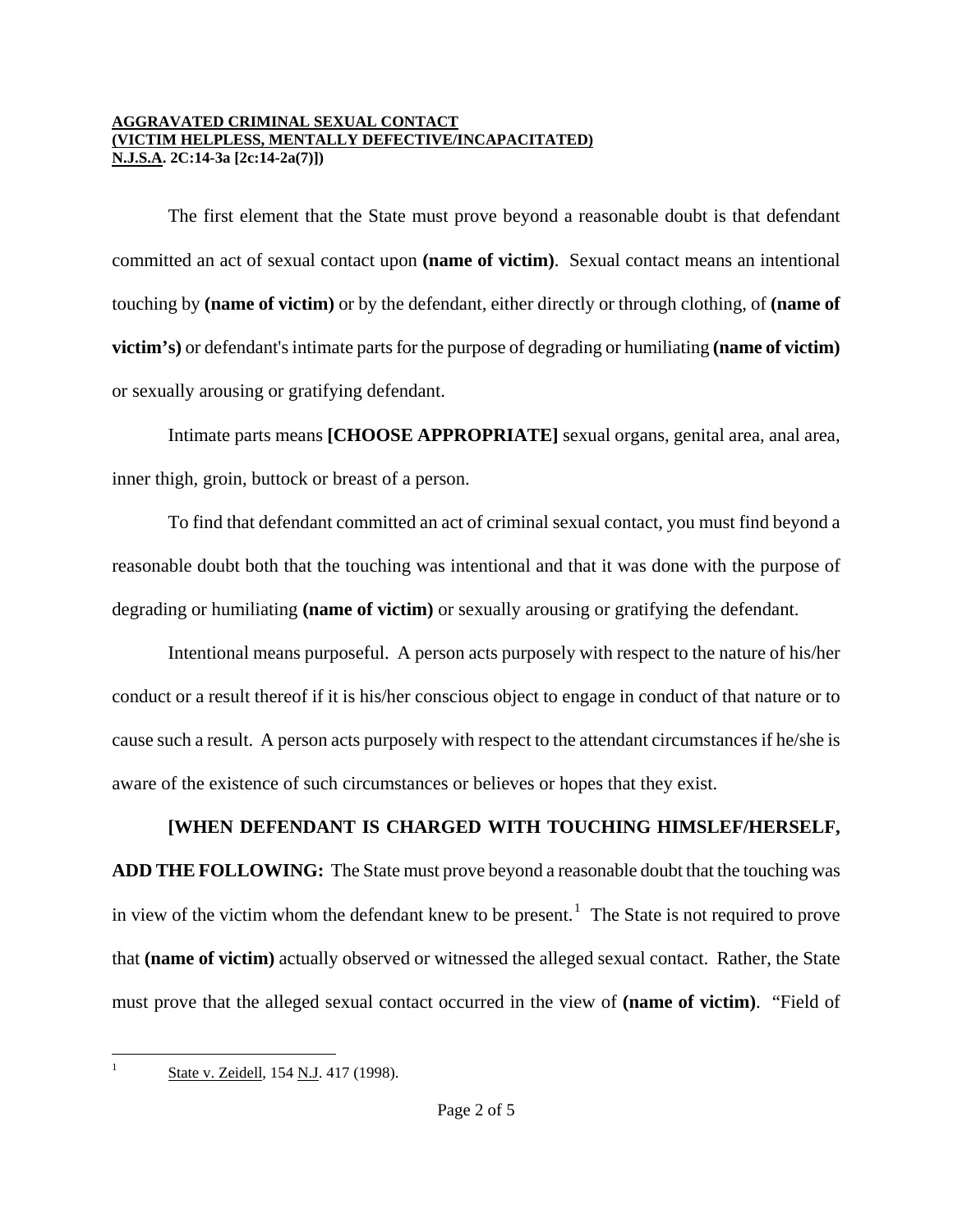vision" is not limited to the visual direction in which the alleged victim is focused upon at the particular time when the alleged sexual contact is said to have occurred. Field of vision includes the areas that (name of victim) was capable of viewing.<sup>[2](#page-1-0)</sup> The State must prove beyond a reasonable doubt that **(name of victim)** was present.

A person acts knowingly with respect to the nature of his/her conduct or the attendant circumstances if he/she is aware that the conduct is of that nature or that such circumstances exist or the person is aware of a high probability of their existence. A person acts knowingly with respect to a result of the conduct if he/she is aware that it is practically certain that the conduct will cause a result. "Knowing," "with knowledge," or equivalent terms have the same meaning.]

Purpose [and knowledge] [is] [are] [a] condition[s] of the mind. [It] [They] cannot be seen. Often, [it] [they] can only be determined by inference from defendant's conduct, words or acts. A state of mind is rarely susceptible of direct proof but must ordinarily be inferred from the facts. Therefore, it is not necessary that the State produce witnesses to testify that an accused said that he/she had a certain state of mind when he/she did a particular thing. It is within your power to find that such proof has been furnished beyond a reasonable doubt by inference which may arise from the nature of his/her acts and conduct and from all he/she said and did at the particular time and place and from all surrounding circumstances established by the evidence.

<span id="page-2-0"></span> $\overline{2}$ 

State v. Breitweiser, 373 N.J. Super. 271, 276, 286-87 (App. Div. 2004).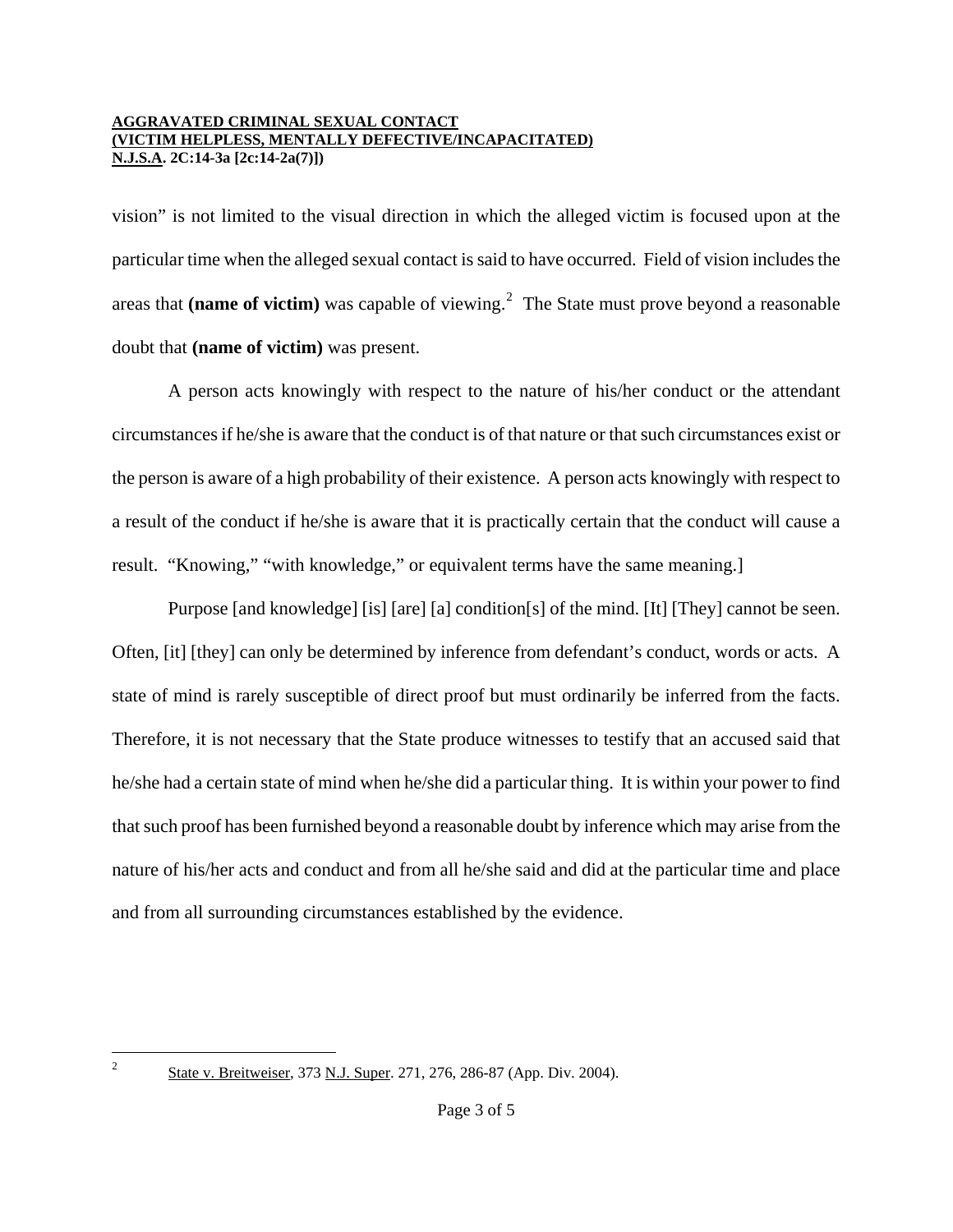The second element that the State must prove beyond a reasonable doubt is that at the time of the sexual contact, the victim was **[choose appropriate]** (physically helpless) (mentally defective) (mentally incapacitated).

Physically helpless means that condition in which a person is unconscious or is physically unable to flee or is physically unable to communicate unwillingness to act.<sup>[3](#page-2-0)</sup>

Mentally defective means that condition in which a person suffers from a mental disease or defect which renders that person temporarily or permanently incapable of understanding the nature of (his/her) conduct, including but not limited to, being incapable of providing consent.<sup>[4](#page-3-0)</sup> A person is mentally defective if, at the time of the sexual activity, the mental disease or defect rendered (him/her) unable to comprehend the distinctively sexual nature of the conduct, or incapable of understanding or exercising the right to refuse to engage in such conduct with another. It includes both the capacity to understand and the capacity to consent with respect to personal sexual activity.

The capacity to consent involves knowing that one's body is private and is not subject to the physical invasions of another and that one has the right and ability to refuse to engage in sexual activity. The capacity to understand, which is part of the idea of the capacity to consent, involves the knowledge that the conduct is distinctively sexual. Here, that knowledge extends only to the physical or physiological aspects of sex; it does not extend to an awareness that sexual acts may be

i

<span id="page-3-1"></span> $\frac{3}{1}$  N.J.S.A. 2C:14-1g.

<span id="page-3-0"></span><sup>4</sup> N.J.S.A. 2C:14-1h.